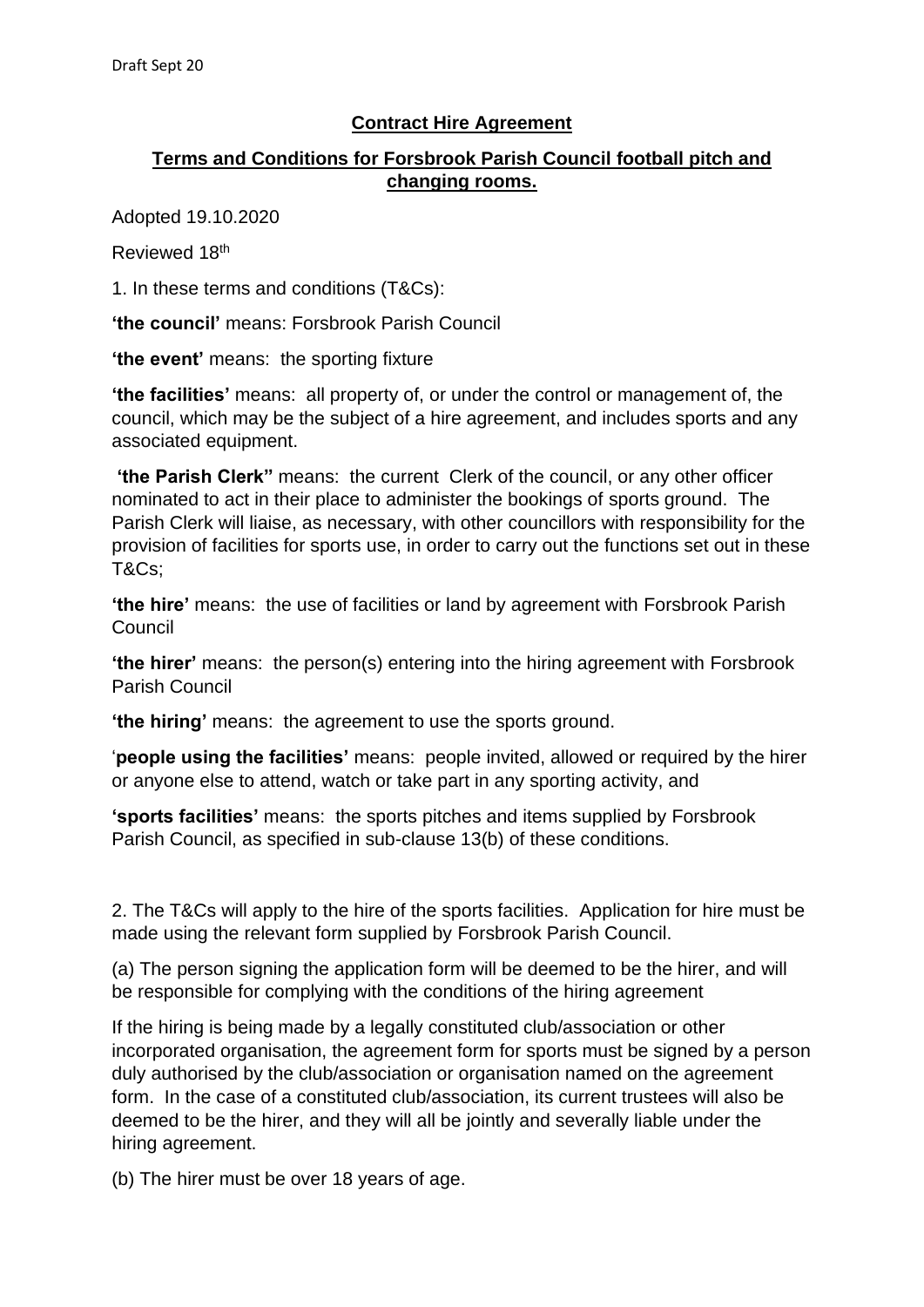(c) The agreement to hire facilities will only come into existence when:  $\square$  an agreement form has been signed and returned to the Parish Clerk or nominated officer has accepted the booking in writing, and all required documentation has been received.

(d) The council reserves the right to vary, alter or revise any of these T&Cs. This right will not be used to alter the conditions of a booking that has already been accepted. However, if a booking has been accepted but full payment has not been received, the council has the right under sub-clause 3(b) to alter the charges due.

(e) These conditions cannot be changed verbally by a councillor or council officer. Any changes must be confirmed in writing by the Parish Clerk or nominated officer.

(f) The hiring agreement will give the hirer, and/or the represented club/association or organisation, the right to use the relevant facilities. The hirer has no right to assign or sub-let the facilities. Any instance of an unauthorised sub-letting may, at the discretion of the head of booking services or nominated officer, result in the hiring agreement being forthwith terminated or temporarily suspended.

3. (a) The hirer must pay the council the fixed fees for hiring any facilities within 14 days of date of invoice.

(b) The Parish Council reserves the right to alter charges without notice. All bookings, other than those where all fees have been paid, remain subject to this right.

4. Hire fees must be paid to Forsbrook Parish Council, postal address(18 Hillside Avenue, Forsbrook, ST11 (BH) . Cheques and postal orders must be made payable to Forsbrook Parish Council. Only the council's official receipt form will be accepted as evidence of payment.

(a) The council reserves the right to cancel bookings and, without notice, to terminate or temporarily suspend the use of facilities if, in the opinion of the officer in charge of the facilities:

The facilities are unfit or not available for use, or are required for any other purpose.

This right will not be exercised unreasonably.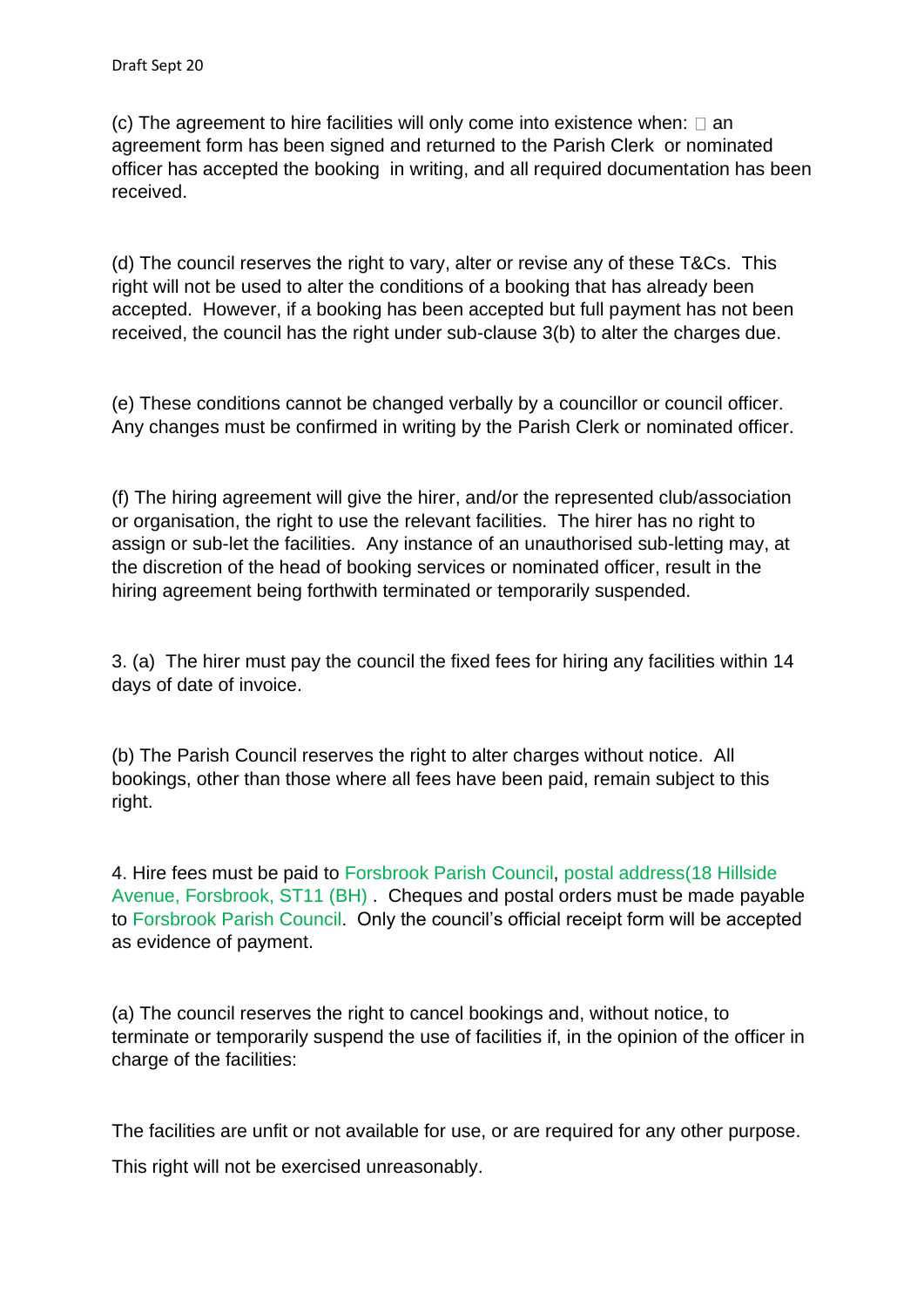(b) The council reserves the right to refuse bookings on a permanent or temporary basis, cancel bookings, or attach additional conditions to the hiring of any facilities, if the Parish Clerk or nominated officer has reason to believe that the person concerned:

is in any way responsible for deliberate or negligent damage caused to the facilities; owes money to the council as a result of, or in connection with, a previous hiring of facilities; is in breach of any other provision of these conditions, or has been in breach of conditions relating to any previous hiring of facilities.

(c) The council reserves the right to cancel any booking for which payment has not been received by the specified date.

5. (a) If the council cancels under the provisions of clause 4(a), any bookings previously accepted, all fees will be refunded.

(b) If, under the provisions of clause 4(b), the council cancels any bookings previously accepted, any refund of fees previously paid will be decided by the Parish Clerk or nominated officer.

(c) If, under the provisions of clause 13(d) the hirer cancels any bookings, the council will not refund any fees. The repayment of fees in any particular case will be at the discretion of the Parish Clerk or nominated officer.

6. (a) The hirer must be responsible for ensuring that all those attending the activity, comply with:

all reasonable instructions of the authorised council officers in charge of the facilities; all relevant council bylaws; any Acts of Parliament relating to, or regulating the use of, these;

current equality and safeguarding legislation including the use of photographic or video recording equipment.

(b) The hirer must make suitable arrangements for the proper supervision of the activity, to ensure that his responsibilities under clause 6(a) are met. The hirer must take all precautions necessary to ensure that: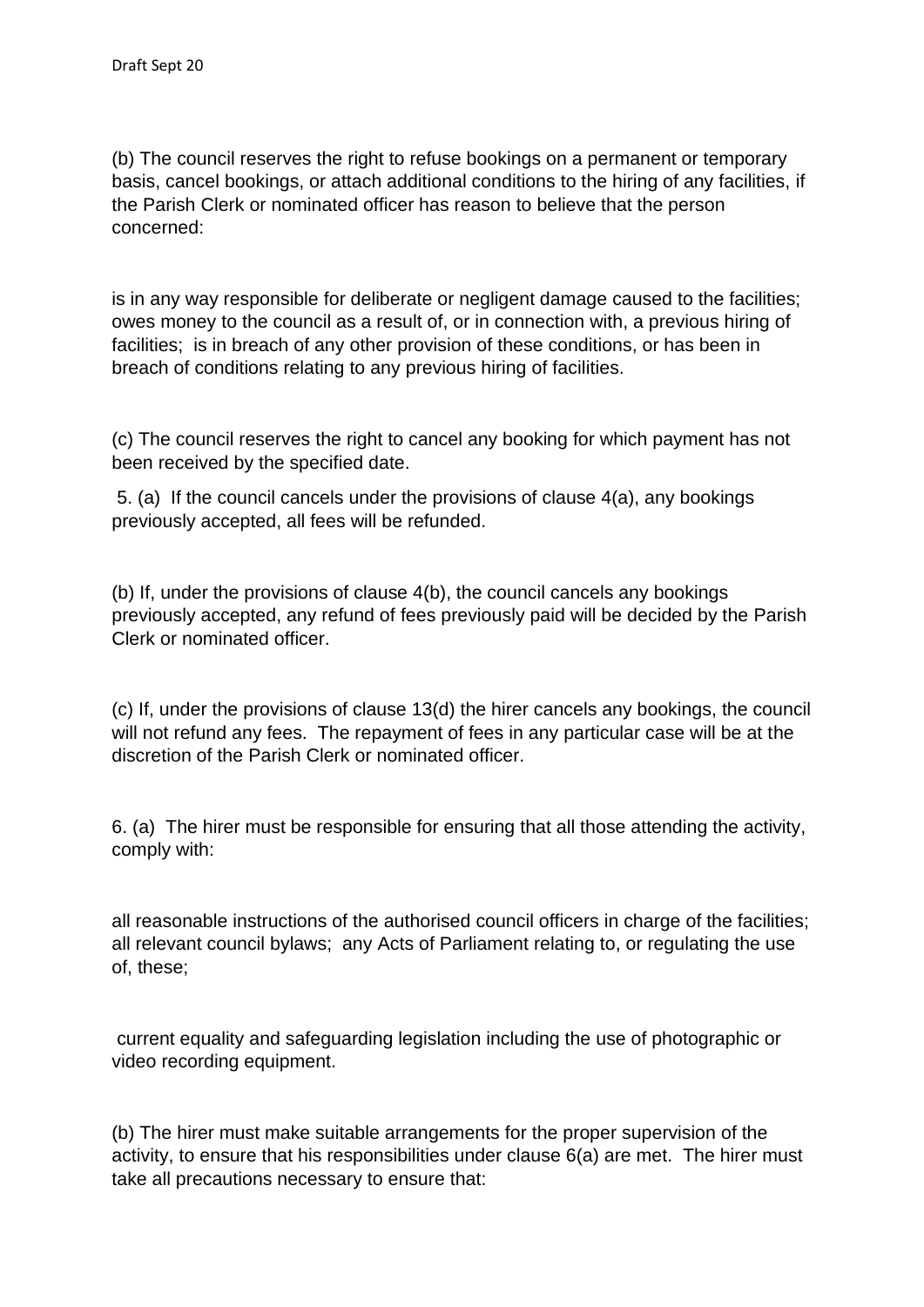No inconvenience or annoyance is caused to:

Users of other land or facilities belonging to the council, owners or occupiers of neighbouring properties of the general public, and

No injury or damage is caused, or is reasonably likely to be caused to:

To people using the facilities or the users of other land or facilities belonging to the council or owners or occupiers of neighbouring properties of the general public or any personal property.

(c) The Parish Clerk or nominated officer will decide whether the requirements of clauses 6(a) and (b) of this clause have been complied with.

7. The hirer must ensure:

(a) vehicles of any sort (including motorcycles) must not be parked or left on any area other than on official designated car park, or where the council permits;

(b) If any public address equipment and/or other amplifying equipment is to be used prior written consent must be obtained. The equipment must not cause annoyance or nuisance to the occupiers of surrounding property or to the general public.

8. (a) The council accepts no responsibility or liability for any damage or injury that may occur to: the hirer or anyone using the facilities or any property of the hirer or anyone using the facilities.

This also covers the loss of any property belonging to anyone, except where the accident, damage, injury or loss has been caused through the negligence or act of the council, or a council officer in the course of their employment.

It is strongly recommended that valuables are not left in changing rooms or on pitches.

(b) The hirer must ensure that the contents of clause 8(a) of this clause are brought to the attention of everyone using the facilities. Anyone using the facilities will be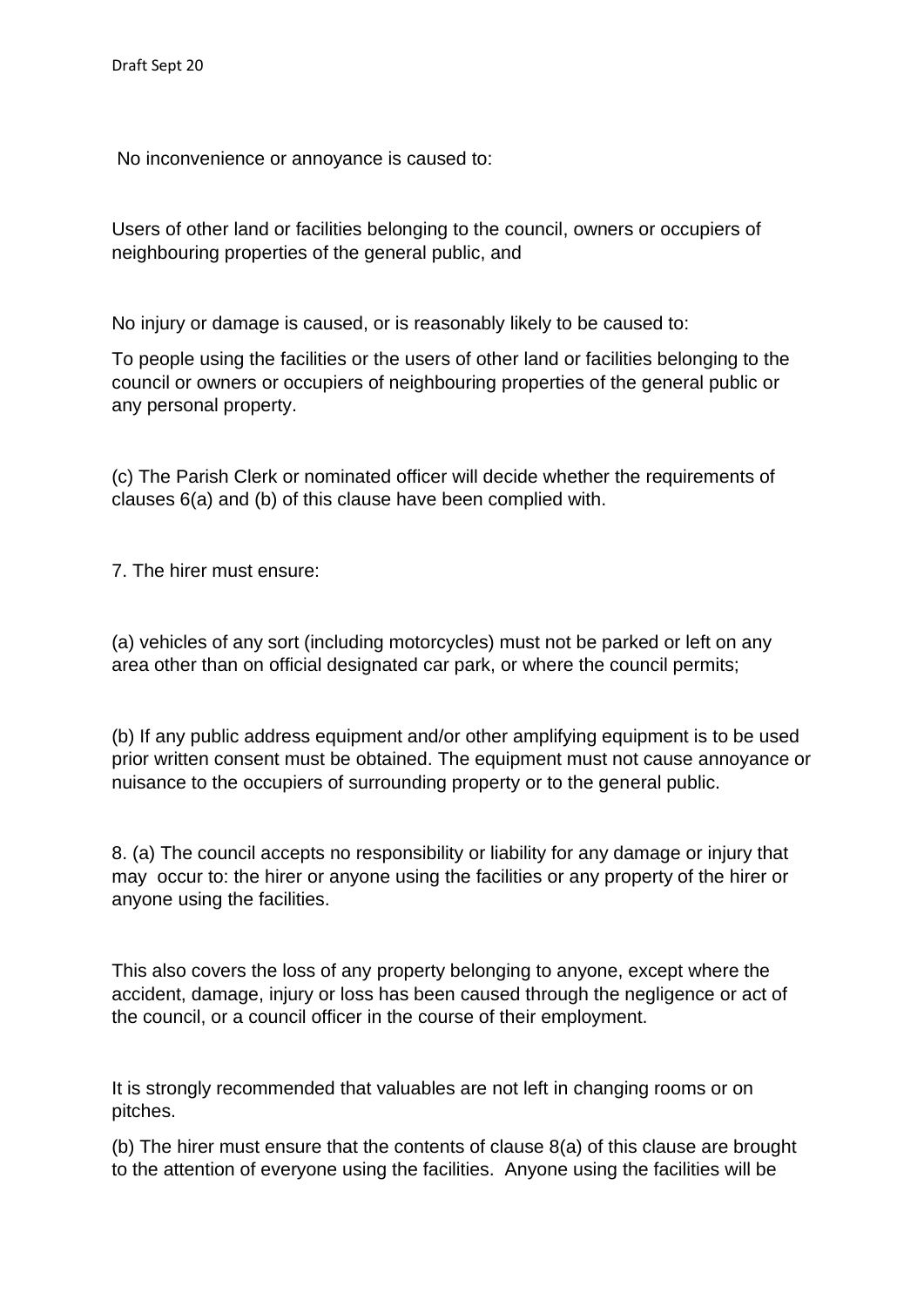deemed to do so at their own risk, waiving all rights (if any) to claims against the council in respect of any accident, damage, injury or loss for which the council refutes any responsibility or liability under clause 8(a).

(c) The hirer agrees to indemnify, and keep indemnified, the council against all proceedings, claims, costs, expenses and liabilities in respect of: any injury (whether fatal or otherwise) to anyone (whether using the facilities or not); and/or any loss of, or damage to the property of anyone (whether using the facilities or not) arising from, or caused by, the hire of the facilities by the hirer.

(d) Whilst not a condition of the hiring, the hirer should consider obtaining Public Liability insurance cover in order to protect themself from any liabilities that may arise out of the activity and/or the indemnity given to the council pursuant to clause 8(c) above.

9. (a) The hirer must take all appropriate measures to ensure that no negligence or damage, either directly or indirectly, is caused to any facilities.

(b) The hirer agrees to pay the council, within 14 days of receipt of a written demand, compensation for any damages or negkigence caused in breach of clause 9(a). The Parish Clerk or nominated officer will reasonably assess the amount of compensation. This will be the cost of repairing the damage, or cleaning mess left behind, together with the actual or estimated amount of income lost by the council, as a result of damaged facilities. The decision of the Parish Clerk or nominated officer will be final.

10. (a) The hirer will be responsible for inspecting all facilities hired before use. The hirer will be deemed to have accepted that all facilities were in a good and safe condition, unless the hirer has specifically and clearly brought any defects to the notice of an authorised council officer before the commencement of use. The fact that a council officer has authorised the facilities to be used does not imply any warranty on the part of the council as to the condition of the facilities. The hirer must rely on his own inspection. (b) Any complaint connected with the hiring or use of any facilities must be made in writing to the Parish Clerk within five working days of the problem being encountered.

11. (a) No charge can be made by the hirer, or any other person(s) attending, watching, or taking part in any event, without having first obtained the written consent of the Parish Clerk. Any application for written consent must give full details of the charges to be made, and how the proceeds of the charges are to be used.

(b) For the purposes of these conditions, a charge will be deemed to be made when: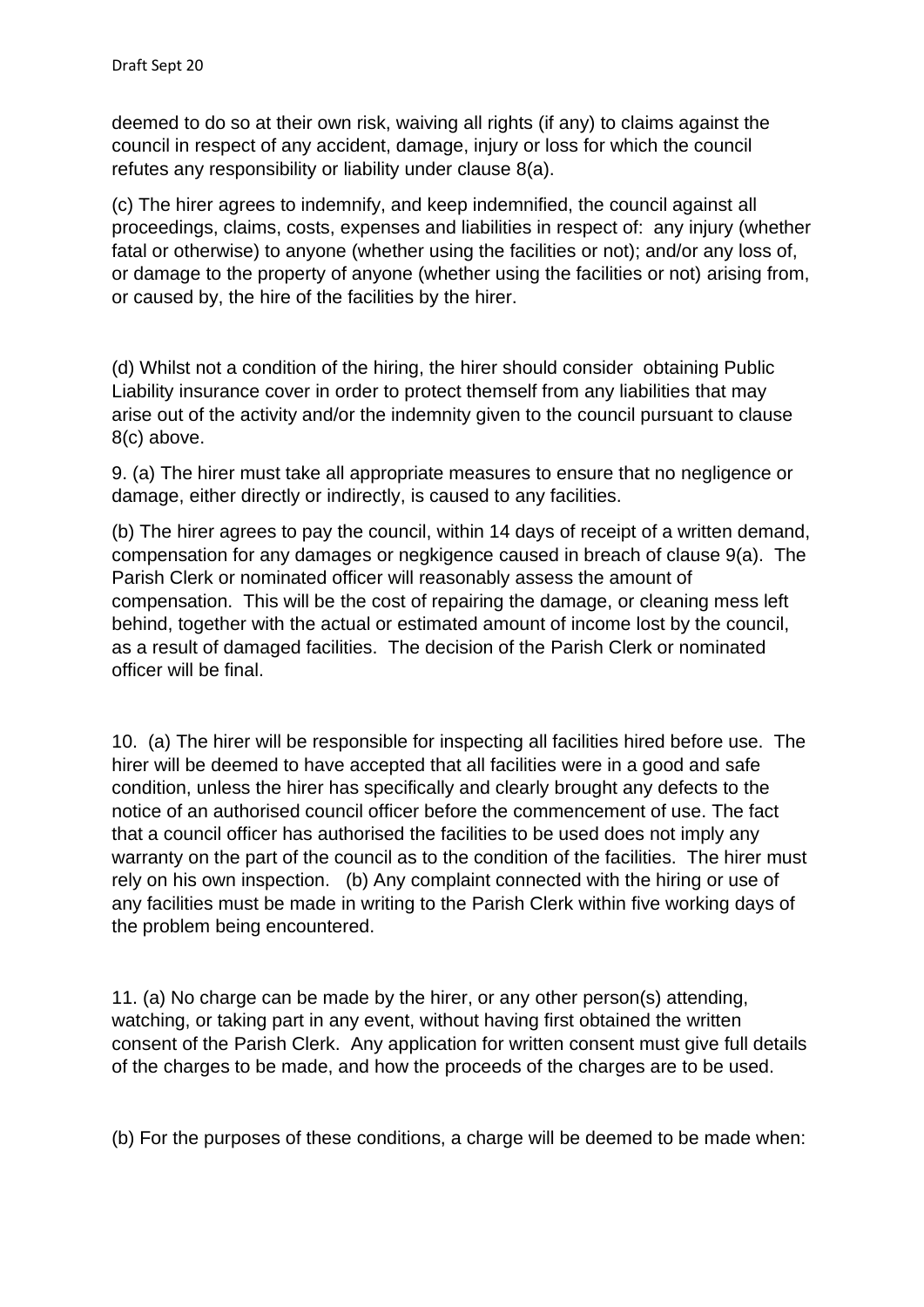money is demanded or paid for admission to, or participation in, any event, programmes for an event or other goods are sold, a collection of money or goods is made, a raffle or lottery of any sort is held.

12. (a) The council reserves the right for any of its authorised officers to enter the hired facilities at any time, to ensure the conditions of hire are being complied with.

(b) If an officer, on visiting the hired facilities reasonably believes:

the hirer has not taken, or is not taking, the action necessary to fulfil his responsibilities under clause 6 or any action has been taken, or is being taken, in connection with the activity for which the prior written consent of the Parish Clerk or nominated officer is required under the terms of these conditions, and that prior written consent has not been obtained

then that officer, at their discretion, may either require the hirer to take any necessary action, or cancel that booking and require the hirer and everyone using the facilities to vacate them immediately. No fees are refundable to the hirer by the council, in respect of a booking cancelled in this way.

13. Additional Conditions Relating to Sports Facilities

(a) Special arrangements may be agreed with the Parish Clerk for sports matches outside the relevant season.

(b) Forsbrook Parish Council will, at its own expense, provide the necessary goal posts. The hirer is responsible for the supply and erection of football nets, which will have been provided in the first instance by Forsbrook Parish Council. The goal posts remain the property of Forsbrook Parish Council. After each match the goal posts must be removed from the pitch and returned to the changing room compound.

(c) The hirer must not use the changing accommodation showers to wash/clean dirty footwear; teams/clubs found to be using the showers for this purpose will receive a written warning. After that fines will in incurred if it continues all facilities will be withdrawn to the team/club, and no further bookings will be accepted. For further information on the use of the changing rooms please refer to the Changing Room policy.

(d) A hirer who is wishing to book sports facilities for the purpose of organised league matches must obtain, and produce documentary proof of, Public Liability insurance cover for at least £5,000,000 or such other amount as the council may specify in relation to the use of hire.